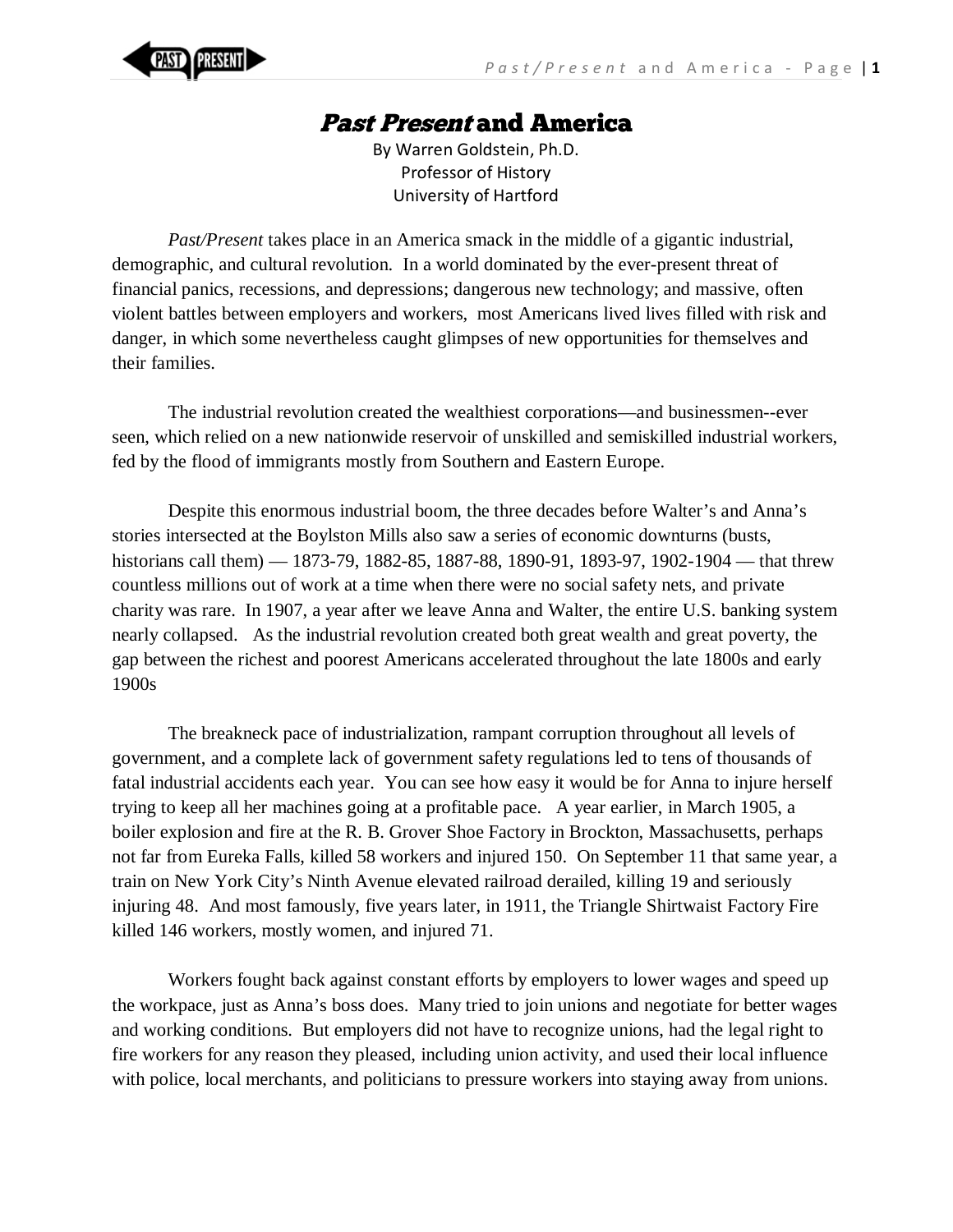

These dramatically opposed ways of viewing the industrial world led to literally thousands of labor disputes and strikes, many of them violent. Employers often called on law enforcement--local and state militias, as well as police and private detectives--to put down strikes; when the strikes grew too big for local law enforcement, as in the great railroad strike of 1877, or the Pullman Strike of 1894, Presidents ordered U.S. Army troops to break the strikes and "restore order" on behalf of industrial corporations. Thirty workers died during the Pullman strike; nearly twice that many were wounded.

Ann and Walter might not have known about that conflict, since Anna was a girl in Italy and Walter was barely out of his teens, but both would have heard about the month long battle in Chicago between employers and clothing workers and teamsters (workers who transported goods and people around the city)—that killed 21 and injured over 400. Walter and Mr. Boylston would surely have worried about the creation of the radical Industrial Workers of the World union in 1905 -- as would the handsome union organizer Tony Biancardi -- as well as about the bomb that year that killed the former governor of Idaho, leading to a famous trial of union leaders.

In other words, workers faced almost insurmountable odds as they sought protections for themselves and their families. The remarkable thing about this period is that it has come down to us through generations of history teachers as the era of "laissez faire," the French term meaning, basically, hands off: that the federal government let business do whatever it wanted. In fact, for most of this period, the state and national government intervened actively--regularly, consistently, and at times violently--on the side of employers. Government gave hundreds of millions of acres of public lands to railroad corporations, along with tax breaks totally many millions. President Grover Cleveland's Attorney General Richard Olney, a former railroad lawyer, pioneered the use of the "labor injunction"—a legal tool forcing strikers back to work. The forces of "law and order," from municipal police to state militias, to the U.S. Army, protected employers and aimed their batons and firearms at workers and their supporters.

Federal courts ruled in favor of employers when legislatures or state courts tried to create protections for workers. In one of the most famous cases of the entire era, *Lochner v. New York* (1905), the Supreme Court threw out a New York State law limiting the number of hours a baker could work each day, to ten, and weekly, to sixty, on the grounds that it interfered with the individual's liberty to make a contract with his employer.

This is one way of viewing the historical backdrop for the Boylston Mill's troubles and for the individual choices and struggles that confront Walter and Anna in the game. Anyone could get carried off by the flu, as Anna's father was, though it is true that the poor were more likely to die from disease than the better-nourished rich who lived in healthier neighborhoods. Businesses could fail overnight in the middle of a financial panic, or be made obsolete by a new